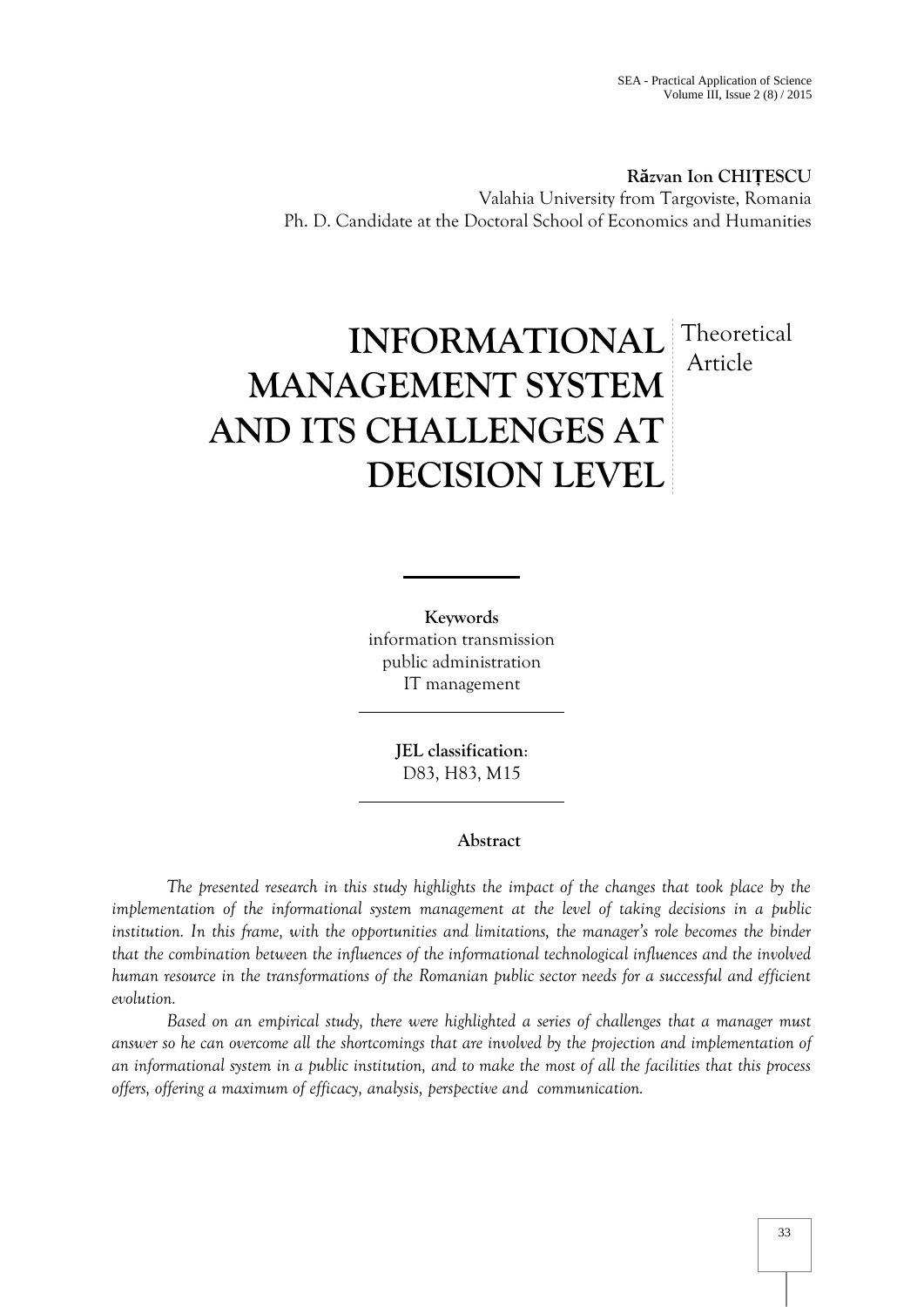#### **Introduction**

The system represents a mix of interdependent elements (components) which interacts dynamically, on the base of settled rules, with the purpose of touching a specific objective. In the managerial domain three systems like that had been defined: the decisional system, the informational one and the operative system. The informational system is a binder of the other two, whose role identifies in three directions: ascending – assures the necessary information for taking decisions at all responsibility and leading levels, descending – sends to the execution factors the taken decisions at leading level, horizontal – it has the communication role inside the same subsystem

The informational system is the technical organizational ensemble of elements involved in the collection, transmission and processing information process. The informational system's role is to send the information, as honest and fast as possible, between the different components of an organization with the purpose to facilitate the decisional processes and to streamline the needed informational fluxes for the development of that organization's specific activities. The use of an informational support, centered on the fast data transfer in the conditions of some minimal costs, represents a need in any institutional activity's development in the contemporary society. The main characteristics of the informational system are accuracy, concision, relevance and consistence.

The informatics system represents a part of the informational system that allows the making the collection, transmission, storage, processing operations of the data and the distribution of the information obtained by using the information technology's ways and the staff specialized in the automatic processing of the data.

The information represents the motor of an organization. Its quality assures the success of the operation. The decisional process is influenced by the type of analyze to which the information is submitted in relation to the beneficiary's nature, of its analyses and values capacity of its results. Therefore, the analyze must take account of opportunity, accuracy – by permanent update, of the time in which it is realized in relation to the perishability grade, of the relevance, completeness and the presentation mode.

The diversity of the challenges that an organization, especially at decisional level, must manage efficiently took to the development of some informational systems, classified according to 16 criteria (Oprea, 1999 fide Strâmbei, 2005:237). The informational system for the management (MSS - Management Support Systems) have the role to offer the needed information for sustaining and ensuring the managers in taking decisions and they include:

- *Systems for the current management* (MIS Management Information Systems) – they support the managerial process by delivering information structured as reports. These are for the tactical and operational management for support in solving some structural problems. (Ghicajanu *et al.*, 2002).
- *Decision Support Systems* (DSS Decision Support Systems) – they offer support for decisions after the semi structured and structured models at all the levels of the organizations. The decision support systems (DSS) have an important role in the offered assistance to the managers in strategic plan for solving some problems by using models and data bases specialized on defined problems. These systems do not make decisions, but they offer reports and different types of analysis. They are considered to be the high level of the applications designed for the management, making possible the testing of some scenarios through dynamic graphics, simultaneous modifications of many variables. The drawbacks that reside in their heavy use or thanks to the omission of some important variables in the model taking to a description that does not match the reality and to influence negatively the decision.
- *GDSS* it supports the elaboration of the group decisions having and communication and negotiation facilities (DSS extension).

The insertion of the technology's information at a sufficiency level must take into account the managerial strategy type, of the organization's culture and of the professional quality of its employee. The equilibrium of these components, which are not static or are not in a constant report. grants the power to an organization. So, the dynamic of the IT component with quality implications over all the components causes, on the main function, constancy and stability representing a catalyst of the existing resources.

The Romanian public administration is translated specifically through structural and functional rigidity. The thinking in the public administration marks a static, linear, conservative model which, many times becomes an obstacle in the development and implementation of some transition strategies to the modern management, management in which the informational system takes an important place.

The chaotic modifications of the managerial strategies, with implications at the structural level, cause noncoerent changes of the managers' visions which, for maintaining the winning position, develops, not little time, strategies that don't respect the social and economic context, but rather the political one. Thereby, the implementation and development of the informational system in the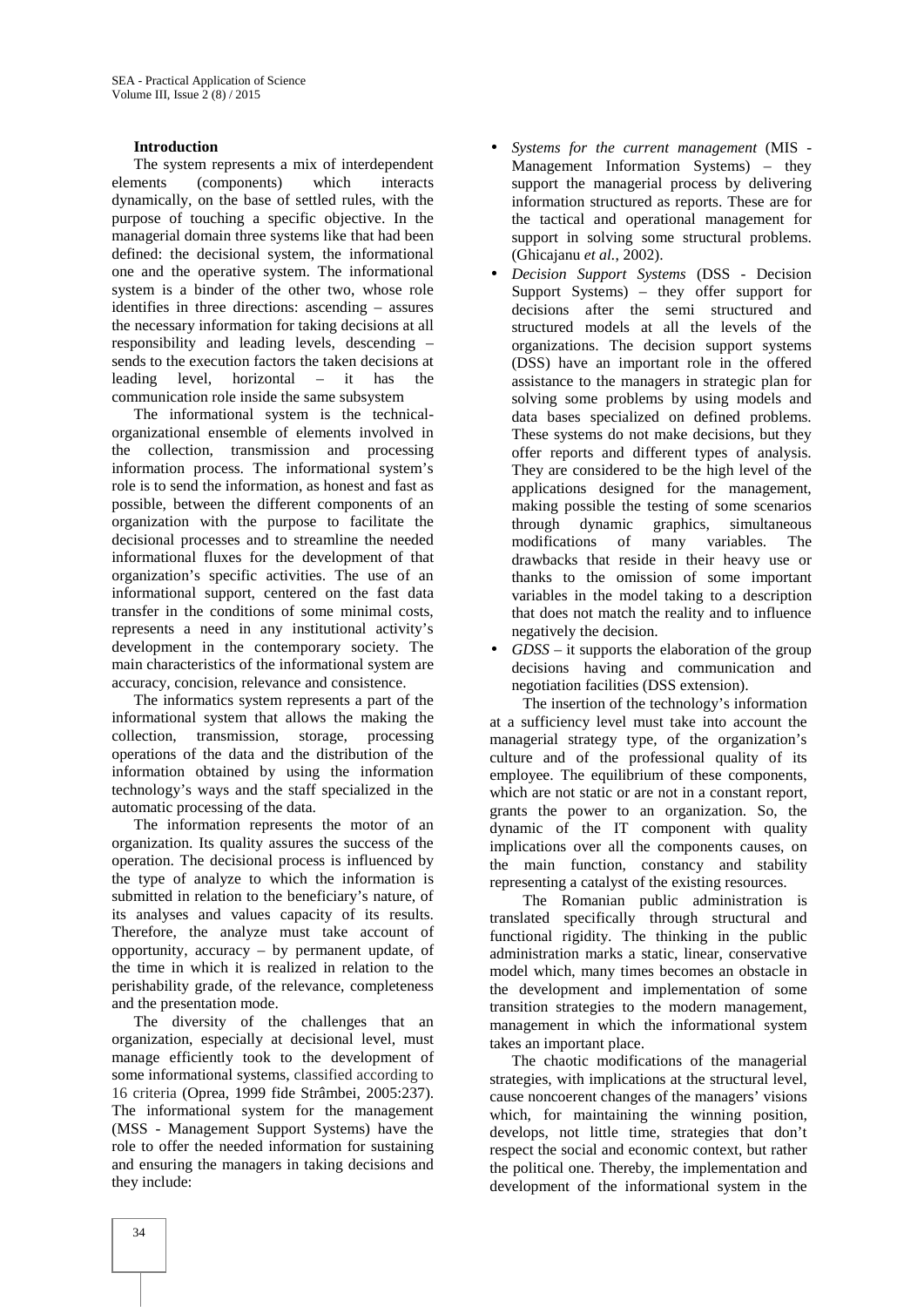local public organizations, present even advanced in some activity domains become incoherent and its transformation into reality raises another serious problem.

\*\*\*\*

The implementation of the informational systems in the Romanian health system represents a certainty. The results are visible, but the problems appear along with the development of these systems in relation to the needs imposed by the local realities. Using "the leading styles grid" developed by Blake and Mouton (Blake&Mouton 1964), we consider that the health system's management falls in *the middle horses management (human-organization)* typology – defined as a compromise between the concern for obtaining some acceptable production levels and the recognition of the staff's problems that lead nor to a high productivity, nor generates special motivation of the employee – or in *resistant minimum management* – characterized through the avoidance of the responsibilities or personal involvement of the manager, no matter if he does the same daily work for a long time or refuses to implement a new solution in the institution's activity.

The accomplished study discusses the main advantages that were generated by the insertion of the informational system in the Romanian health system, at the medical stuff and patients' level, and the correlations that can be made between these and the managerial type.

#### **Methodology**

The achievement of the study contained many stages, specific stages to an investigation meaning the elaboration of the questionnaire, its distribution, the collection of the results and their analysis.

There have been proposed two different questionnaires as a way of questioning, one for the medical personnel and another one for patients. These contain closed questions that offer necessary data for establishing the involvement of the medical computerization and implicitly of the appreciation grade for the informational management in that institution. The classification is made with points from 1 to 10 (prognostic).

The questionnaire was sent by email to 150 doctors from Bucharest which work in hospitals and polyclinics, taking in consideration that there are a minimum of 30 questionnaires at each unit so there is a big part of the personnel representative for a study like a poll to be covered.

There were delivered 150 questionnaires for the patients that were either hospitalized, or in ambulatory in the same hospitals where they were sent and the questionnaires for the doctors.

In the questionnaires addressed to the medical personnel there were issues as:

- The effects over time granted to the medical act by implementing the informational systems in the institution
- The effects over the quality and efficiency of the medical act by implementing the informational systems in the institution
- The effects over the decisional processes, the medical's activities planning and the ones regarding the monitoring and mobility of the patients through the implementation of the informational systems in the institution
- The efficiency of the interdepartmental communication in the institution
- The generation of better work conditions through the implementation of the informational systems in the institution
- The flexibility and function in special conditions of the informational systems
- In the questionnaires addressed to the patients there were issues as:
- The influence of the programming mode of<br>the consultations. investigations and the consultations, investigations and analyses, including the waiting time and the one given to the patient through the<br>implementation of the informational implementation systems in the institution
- The promptness in the evaluation and diagnostic process through the efficiency of the information access about the medical past of the patient
- The control and transparency of the medical assistance's costs through the implementation of the informational systems
- The confidentiality of the medical information of every patient

#### **Results and discussions**

From the 300 questionnaires, equally divided between the medical personnel and the patients, there have been completed a number of 209, with a distribution of 87 questionnaires among the medical personnel and of 122 at the patients. The justification for the small number of received answers from the medical personnel has been the indifference, the inertia and maybe why not the wish of not disturbing in the case of finding out the submitted options in the questionnaire, although these were anonymous, the used email address was the official one of the institution and in the form was no question through which it could be founded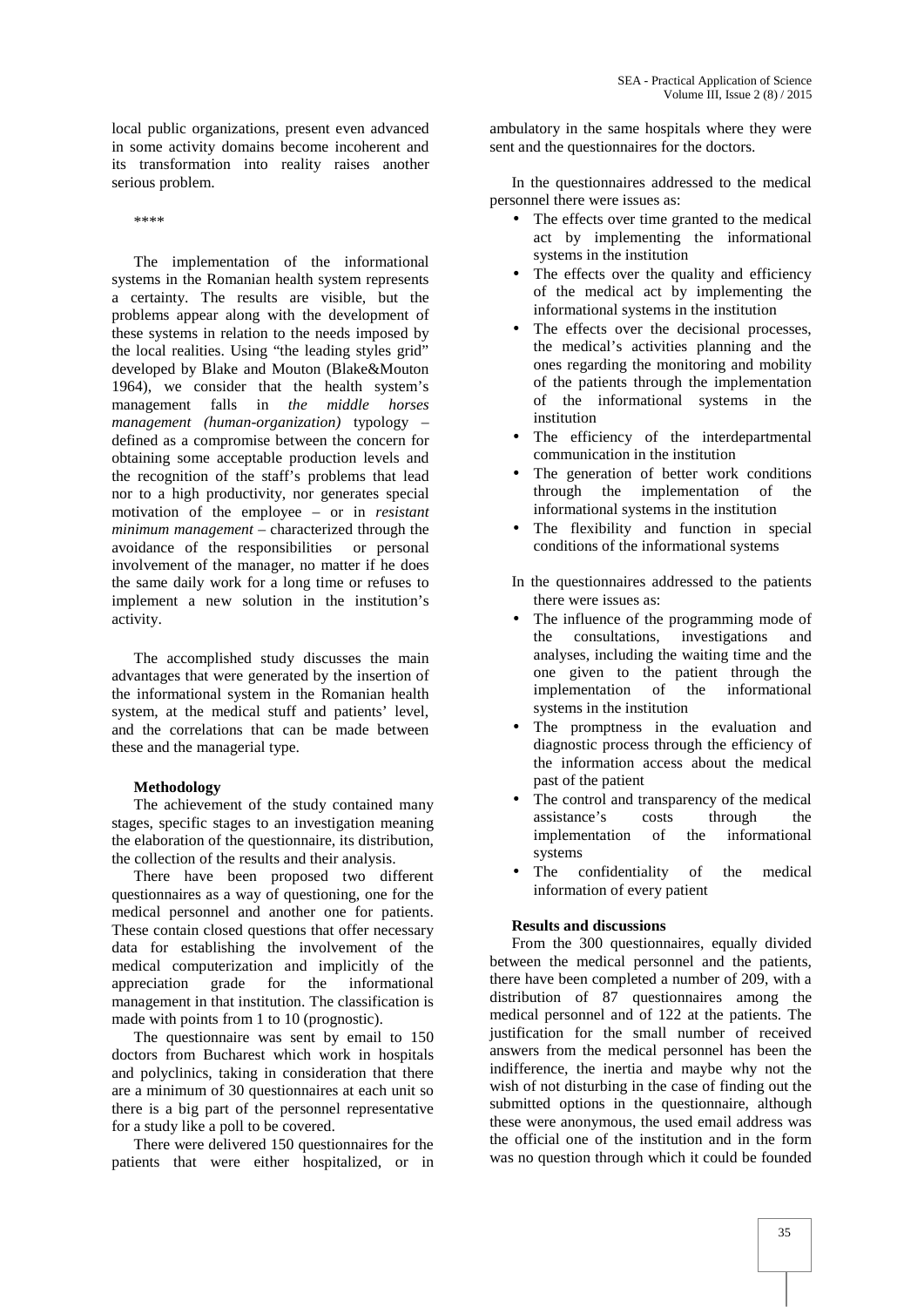out the function of the one that completes the questionnaire.

Among the patients that refused to complete the form were those that were still hospitalized in a hospital unit and were under the medical's personnel attention, the justification being the same fear of not disturbing the medical personnel through the given answers and of receiving a bad treatment at the moment or in the future.

At the whole group's level of questioned persons there has been inserted an additional question "other problems you noticed". A percentage of 76.5% of the respondents (medical personnel – 64% and patients – 89%) identified as another major problem the weak funding of the sanitary system and the high costs that an efficient management process assumes, translated to the patients through the high level of taxes (the high percentage is represented by the health social assurance, analysis, investigations, treatment) reported to the quality of the offered services.

Generally, the use of the informational systems is not considered a priority, from here the ignorance or leads of information, focusing on projects that target the medical infrastructure, the equipping with professional medical gear and the professionalization of the medical personnel. Although a number of 88.76% of the respondents considers that the informational system unique number of emergency works correctly, efficiently, it is well inserted, useful and they consider that the investments in this are primary and welcomed. These are, mainly, due to the fact that the rather high age of the patients respondents (70% over 55 years), the lack of institutional culture and the lack of knowledge regarding the informational systems, a part of the received answers were referring mainly to the system emergency number, the only one they could identify.

The data analysis from the point of view of the respondent's gender medical personnel didn't lead to a significant differentiation of the given answers by the two genders. Still, we must amplify that the medical personnel is represented in a higher percentage by the women especially nurses – 68% from respondents, but this does not influences the received results.

The age of the ones that participated to the study, from the medical system, overlaps with the preparation level. So, a number of 72% from the respondents has an age between 20 and 50 years and it is represented mainly by the group with high school and graduated studies – 84% and only 16% with university studies, while a percent of 26% have the age between 50 and 70 years and are, the majority, with superior studies. There also exists a percentage of 1.6% of respondents that still frequent a form of medical study (college) and which were in the specialization practice.

Along the respondents medical personnel was identified a percentage of 1.2% with management functions (medical chief assistant, section chief).

The patient respondents were aged between 15 and 70 years, mostly women, with a percentage of 68% over 50 years and 32% between 15 and 50 years. Their educational level is, at a percentage of 71%, at high school. From the point de view of the reason for which they applied to medical services, 13% were emergencies, 56% chronic diseases, 16% for medical investigations and the rest for obtaining medical certificates, prescriptions.

The answers' impact was analyzed on two sides: the one of the questions from the questionnaires specific to each group of respondents and another one, the common questions of the two groups. The answers given by the respondents are as follow (the percentage between respondents/ the appreciation from 1 to 10 – not favorable – favorable, the implementation of the informational system and its effects regarding the problem in question): Appendix A and Appendix B

There have been identified a series of selected problems among the ones remembered by Chițescu (2014) which make the cause of the informational system's implementation in the medical system, as a justification of the received answers before. Their hierarchy is: Appendix C.

The respondents from the medical group, as users and part of the informational systems, have identified other problems of their efficient implementation. These are:

- The facilitation of the organizational learning and the use of the information management system's technologies use;
- The strategic planning of the information management system's technologies;
- The promotion of the efficient use of the data as a resource;
- The use of the informatics systems for obtaining competitive advantage;
- Organizational programs. The management of the data resources

Making an analysis of the questionnaire's results and lapping these answers over the particularities of every group we interviewed, we notice that the efficiency and operation of the informational systems is visible in the decision processes, of planning the medical activities and the ones regarding the monitoring and mobility of the patients (7) and regarding the interdepartmental communication in the institution (7), as well as the assurance and confidentiality of the data (7). At the other side there is situated the impact of the informational systems over the quality and efficiency of the medical act (2) which in the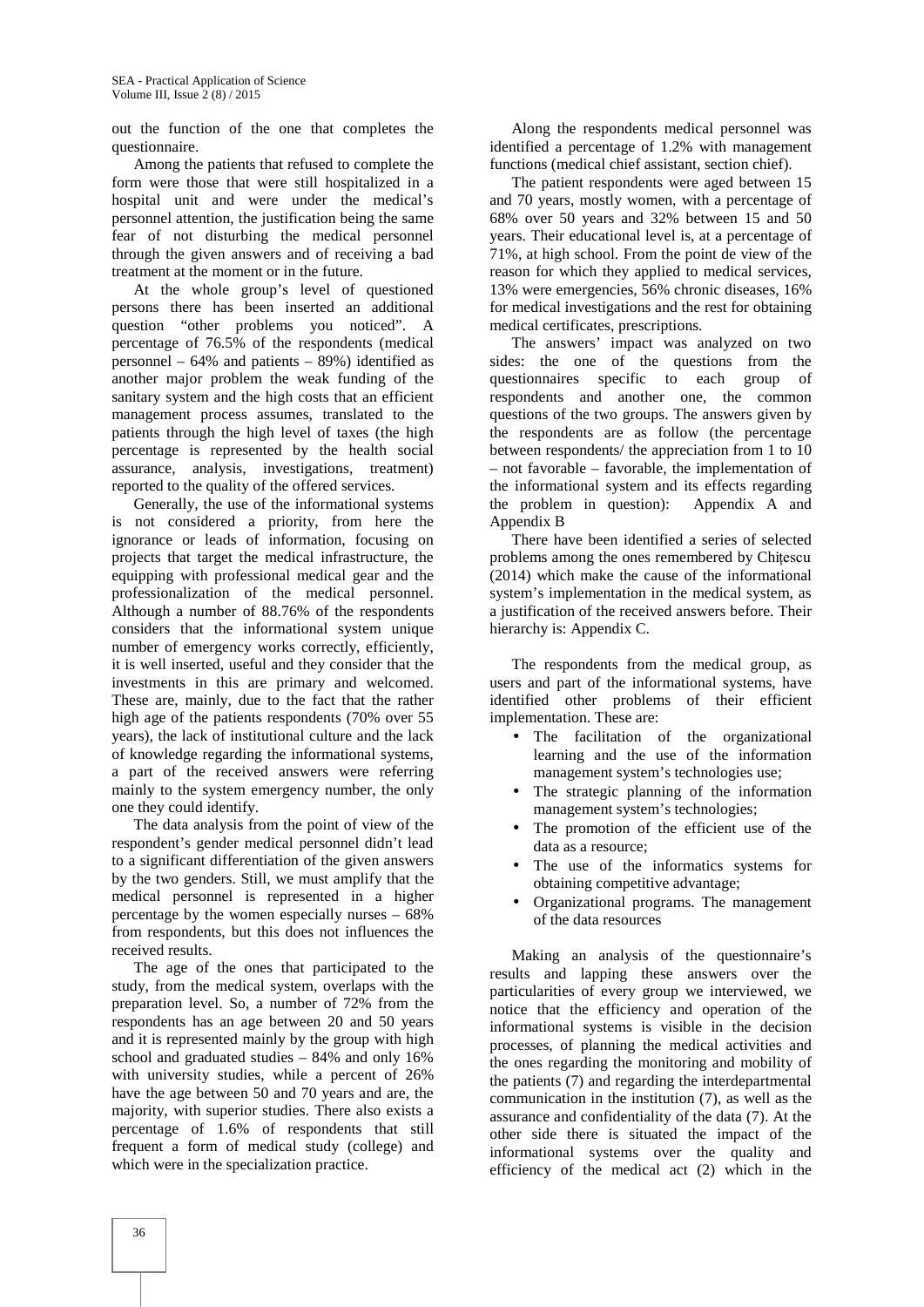respondents' opinion depends on the medical's platform quality, without considering the offered advantages by the access' facility to the information from the medical file of the patient, of the interconnection possibility and making a second opinion regarding the diagnostic or the methods of medical intervention, as well as the control and transparency of the medical services' costs (2).

The subjectivism of the respondents in this context is situated into normality because it comes from the fears or the aspirations of the persons provoked by the transformation processes of these processes.

*The guilty ones* have been identified as being the high costs necessary for the implementation of the informational systems and of the bad informational management. The respondents with a university degree situated the issue to the data management's level and to the advantages obtained from the efficient manipulation of these resources. We consider that these results are due to the fact that this kind of respondent has another point of view over the perspectives offered by the organizational transformations.

From the justifications that we found, we can conclude that the sanitary system, in its complexity, is still in the implementation stage of a correct management, noninvasive in the expression opinion, targeted to the professionalism and with an efficient communication on the level employee employer and patient – medical personnel, on the integration of the ascendant flux of the information in the informational management.

#### **Conclusions**

The effects of the Romanian economy in the actual context do not allow a notable financial support for the development of the final working instruments, of the development projects of the medical infrastructure, of these institutions' endowment and of the stuff's professionalization. This thing does not allow an accent on the manager's quality and of his decisions, including the importance of the assisting systems for him. The communication between the involved ones in the system and situated on different levels is made hardly, there being breaks of a normal flux of information. Therefore the characteristics of an informational system and the equilibrium that should exist are interrupted by the cognitive characteristics of the system, of the accuracy,

concision, relevance, consistence and its way of presentation.

The optimization of the management system through the development of the international systems takes to the *pushing* strategies' overtaking and of the *attraction and compensation* strategies prevented which can be made through modeling and offered scenarios of decisional assistance. These are more exact and valuable but they depend a lot on the intelligence and creativity of the manager in the elaboration of those models that lead to an exchange with visible effects around all involved, but at the base of all there is *the information that has the power to change*. The insertion, understanding, optimization and use of the informational systems, concomitant with a transformation of the manager from chief to leader are the premises of a complex and sustainable development of the Romanian society.

#### **Acknowledgements**

This work was supported by the project "Excellence academic routes in doctoral and postdoctoral research - READ" co-funded from the European Social Fund through the Development of Human Resources Operational Programme 2007- 2013, contract no. POSDRU/159/1.5/S/137926

#### **References**

- 1. Blake R., Mouton, J.S. (1964) *The Managerial Grid: The Key to Leadership Excellence*, Houston, Gulf Publishing Co.
- 2. Chițescu, R.I. (2014), *The informational systems in the public administration,* Holistica – Journal of Business and Public Administration, ISSN 2067 – 9785
- 3. Ghicajanu, M., Dolea, G., Fodor, E. (2002) Sisteme informaționale pentru management, "*Constantin Brâncusi" University – Engineering Faculty, University's day, 8 th international conference* Târgu Jiu, May 24-26, 2002, p.1-6. Accesat http://www.utgjiu.ro/conf/8th/S3/20.pdf
- 4. Oprea, Dumitru (1995) *Analiza și proiectarea sistemelor informaționale economice*, Polirom, Ia i
- 5. Strâmbei, C. (2005) Aspcte privind evoluția și tipologia sistemelor informaționale, *Analele Științifice ale Universității Ioan Cuza din Iași*, Științe economice, tomul L/LI, 2004/2005, p.235- 239.